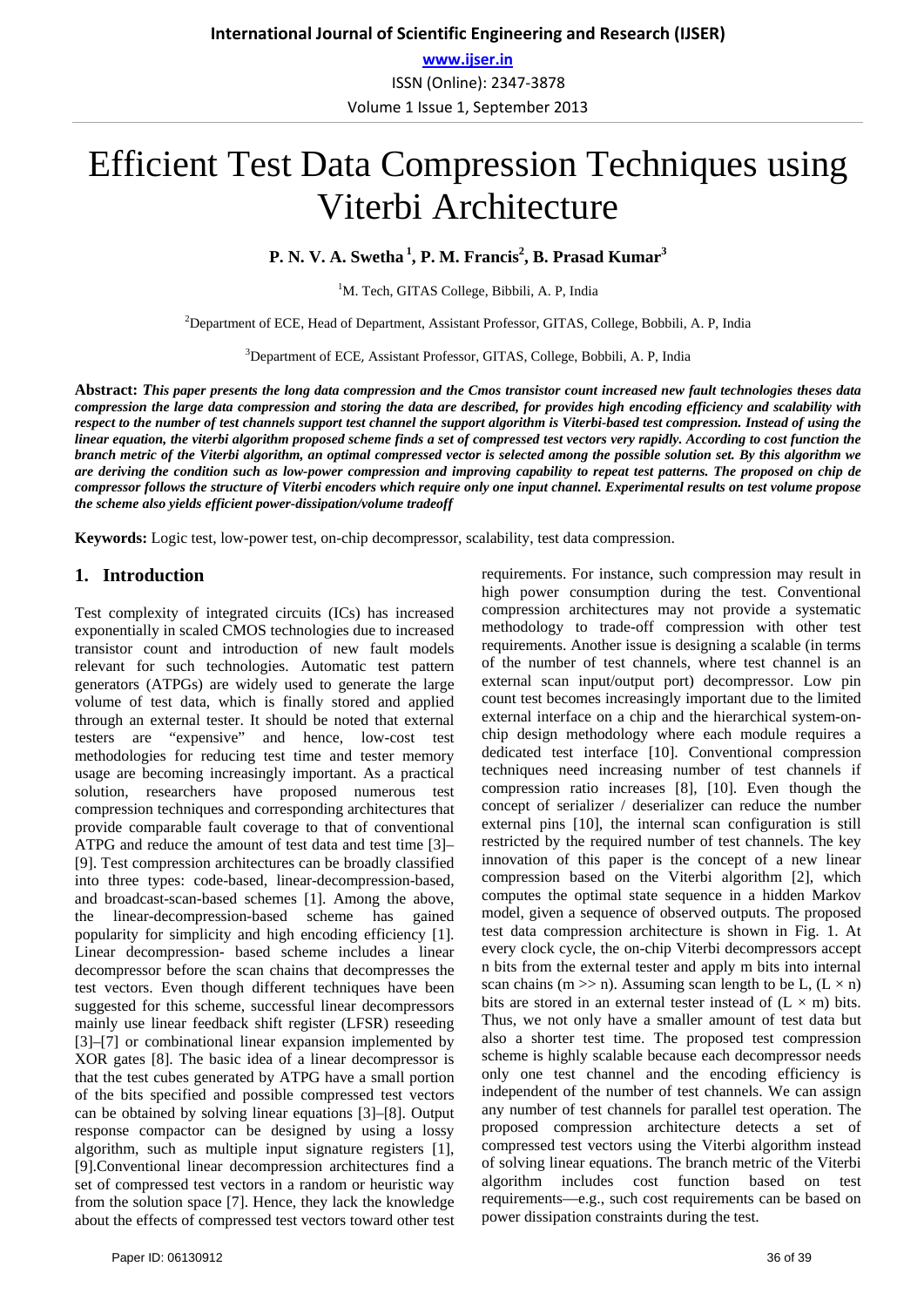# **International Journal of Scientific Engineering and Research (IJSER) www.ijser.in** ISSN (Online): 2347-3878 Volume 1 Issue 1, September 2013



**Figure 1:** proposed data compression architecture

During the generation of a compressed test vector, the Viterbi algorithm traces the cost function of each possible compressed vector and decides the most desirable compressed vector. The proposed architecture, thus, presents a platform to combine test compression with other test considerations. The rest of this paper is organized as follows.

# **2. Viterbi Decompressor**

The goal of any decompressors in test data compression is to produce large amount of outputs using a small volume of inputs while targeting as many bits to be specified as possible. Because of the large portion of unspecified bits intest cubes, decompressors partly perform as random number generators to fill up unspecified bits in test cubes. It would be interesting to refer to random coding introduced by C. Shannon in 1948 [19]. Shannon claimed that it is possible to transmit information with arbitrarily small error given a noisy channel at a rate less than a certain limit (channel capacity) using random coding (source information is converted into random code words) [19]. Since then all error-correction codes (ECCs) introduced in the literature have been designed in an effort to generate pseudo-random code words with allowable decoding complexity. Considering well-known ECC encoders as test data decompresses would be a reasonable approach to efficient test data compression. Note that conventional ECC encoders in digital communication systems limit the number of outputs to minimize redundant information (i.e., high code rate is preferred). Increasing the number of outputs



**Figure 2:** Viterbi decompression and scan slices

in decompressors, however, is desirable as it leads to better compression ratio (i.e., low code rate is required). In this section, we show that a Viterbi encoder can work as a good decompressor since it has a simple structure with relative ease of increasing the number of outputs. Fig. 2 shows the structure of the proposed on-chip decompressors. Assuming n channels from an external tester, thereare n Viterbi decompressors (VDs). At every clock cycle, each decompressor accepts one bit as an input and generates multiple outputs for a scan slice (shown in Fig. 2), which is the set of inputs applied to the scan chain at each scan cycle. The rationale behind this approach is that a test vector generated by ATPG contains a large number of unspecified bits which can be assigned at random. If all unspecified positions in a test vector are left as don't cares, this vector is called a test cube. VDs generate an all-specified test vector by assigning certain values to unspecified positions of a test cube. As a result, compression ratio is determined by the portion of unspecified bits and the capability of decompressors to generate various output combinations for different input sequences. An example VD having four outputs is described in Fig. 3. Each output is the result of two 2-input XOR gates while an input of XOR gate comes from either the channel of a tester or the output of a flip-flop (FF). Each input of an XOR gate is called XOR tap. In this example, all four outputs have three XOR taps and are represented as polynomials or vectors using XOR taps. For example, Out2 has a polynomial of  $x4 + x3 +1$ 

# **3. Compressed Vector Generation**

The Viterbi algorithm is optimal for estimating the state sequence of a finite state process [2]. In general, to find the maximum-likelihood sequence, the Viterbi algorithm constructs a trellis diagram (step 1) and calculates the branch metrics and the path metrics (step 2). Finally, it finds the optimum sequence by a trace back procedure (step 3) [2]. We present examples to illustrate how each step can be utilized for generating compressed test vectors. Given test cubes to be compressed, the Viterbi lgorithm traces all possible input sequences. Step 1 (Constructing a Trellis Diagram): in the Viterbi algorithm, a state is represented as a number where the rightmost FF has the most significant bit and the leftmost FF has the least significant bit. Therefore, there are 2k states, where k implies the number of FFs. In Fig. 3, k is 5 and there are a total of 32 states. At each clock cycle, based on the applied input value, each state generates the corresponding outputs and the next state. This process can be expressed in terms of a trellis diagram, which is a time-indexed version of a state diagram. Fig. 3 depicts a part of the trellis diagram of Fig. 3, where t is the time index. Each transition edge is labeled with corresponding outputs. A trellis diagram can be obtained in any structure that loads inputs at every clock cycle and consists of XOR gates and FFs only.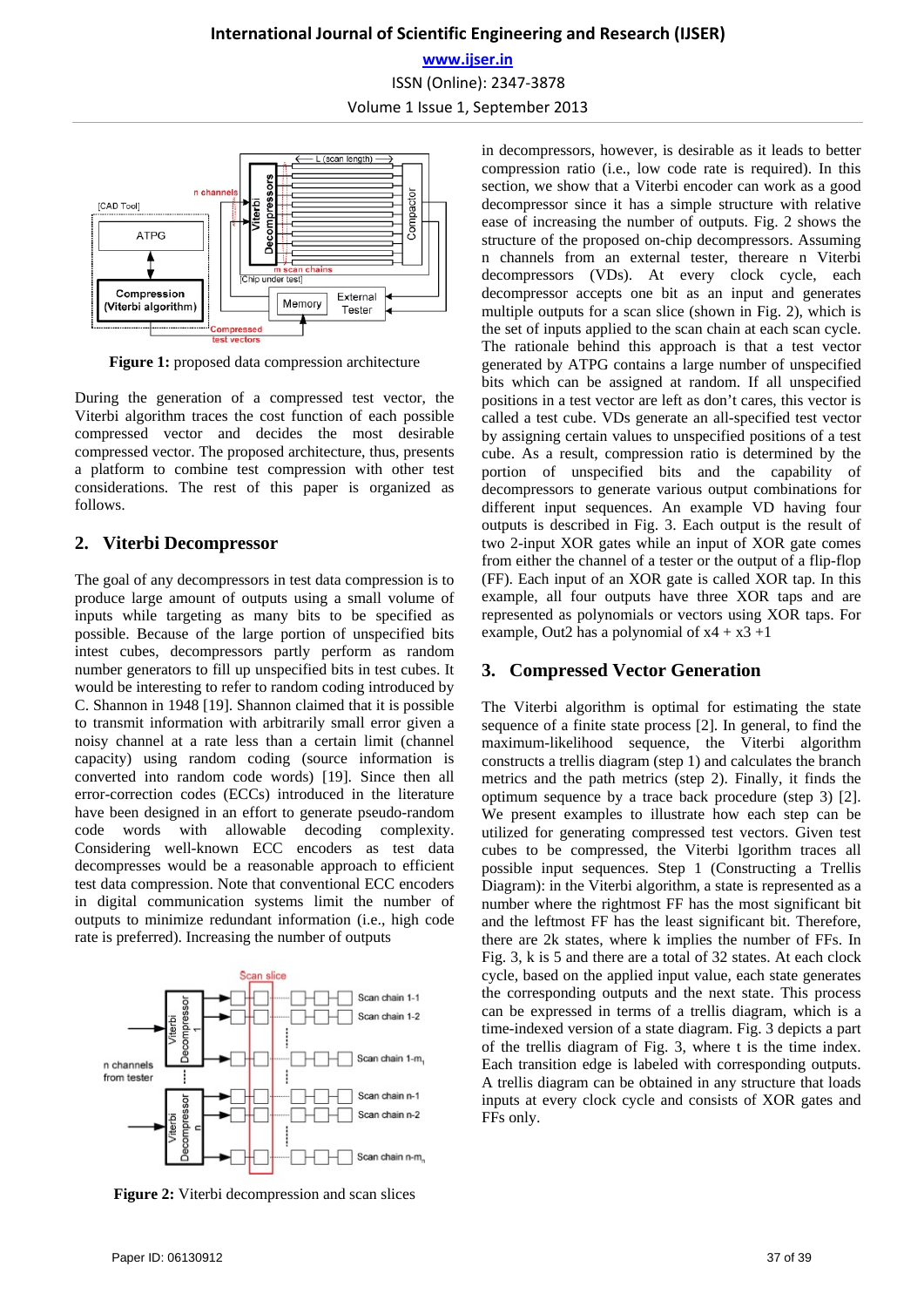**www.ijser.in**

ISSN (Online): 2347-3878

Volume 1 Issue 1, September 2013



**Figure 3:** Example of the four –output vertible decompress

# **4. Efficient Compression Considering Other Test Requirements**

In this section, we present two applications of the proposed compression architecture. The branch metric can be defined as a cost function for each feasible transition. By selecting an input sequence of the minimum path metric (at the final time index), we can compress a test cube to meet some of the important test requirements—improving repeat capability and low power consumption during test. ote that such constraints/requirements cannot be easily taken care of by conventional linear compression algorithm which selects a compressed vector at random. It is worth noting that we can assign any test requirements to the branch metric as long as the optimization procedure follows a hidden Markov odel. Combining different test requirements is also possible. A. Improving Repeat Capability Most external testers serve a function of repeating a given test pattern in order to reduce the test data volume [9]. If here is a set of continuously repeated test patterns, then external testers store only one test pattern and keep a binary count of the number of repeated patterns, instead of all patterns. For such a test requirement, we define the branch metric as  $\ddot{e}$ ,  $\ddot{f}$  t = ( n of transitions in the input sequence). Using this metric, the Viterbi algorithm selects an input sequence which has minimum transitions among all possible sequences. Even though this branch metric considers only one input channel, minimizing transitions in each channel can increase the chance to increase repeated test patterns for all channels. B. Low Power Test If unspecified bits in a test vector are loaded with random values; the scan shift operations may cause a prohibitively high switching activity [14]. Note, linear test compression algorithms find a compressed test vector by only considering specified bits. This may result in high power consumption during scan-in shifting. Recently, some test compression architectures that reduce the transition count have been proposed using additional controllers [13]–[15]. We show that VD can reduce the scanin power with a simple modification and a proper definition of the branch metric.

The proposed VD structure of Fig. 3 has an important characteristic—it triggers high transition rates in the decompressor outputs for almost all input sequences. As a matter of fact, this is a common feature for test compression since decompressor generates various output patterns for different input sequences. To overcome this problem, we need a method so as not to change the current state at the next time step. The low-power VD (the VD structure that can generate "lowpower" test) has the following definition for the branch metric:

$$
\lambda_t^{i,j} = \sum_{p=1}^{N_{\text{out}}} \left( S_{p,t}^i \oplus S_{p,t+1}^j \right) \times (L + I_n - t - 1)
$$

where Sr p,t is the decompressor output associated with the  $r<sup>th</sup>$  state in the  $p<sup>th</sup>$  scan chain at time index t. This branch metric is able to evaluate shift-in power among all possible input Other test power constraints can be included by assigning proper cost function to the branch metric if such constraints the hidden Markov model.

# **5. Experimental Results**

The proposed test compression technique was implemented in vhdl programming. The detected faults are removed from the fault list. We detected all detectable faults (100% stuckat fault coverage). ISCAS89 circuits are small circuits compared to industrial designs. As a result, all ISCAS89 circuits for our experiments have high portion of bits that are specified. In industrial designs which have less than 5% of specified bits [4], the proposed architecture can compress test vectors with much higher ratio.



**Figure 4:** Four- output experimental virteble decompress digram